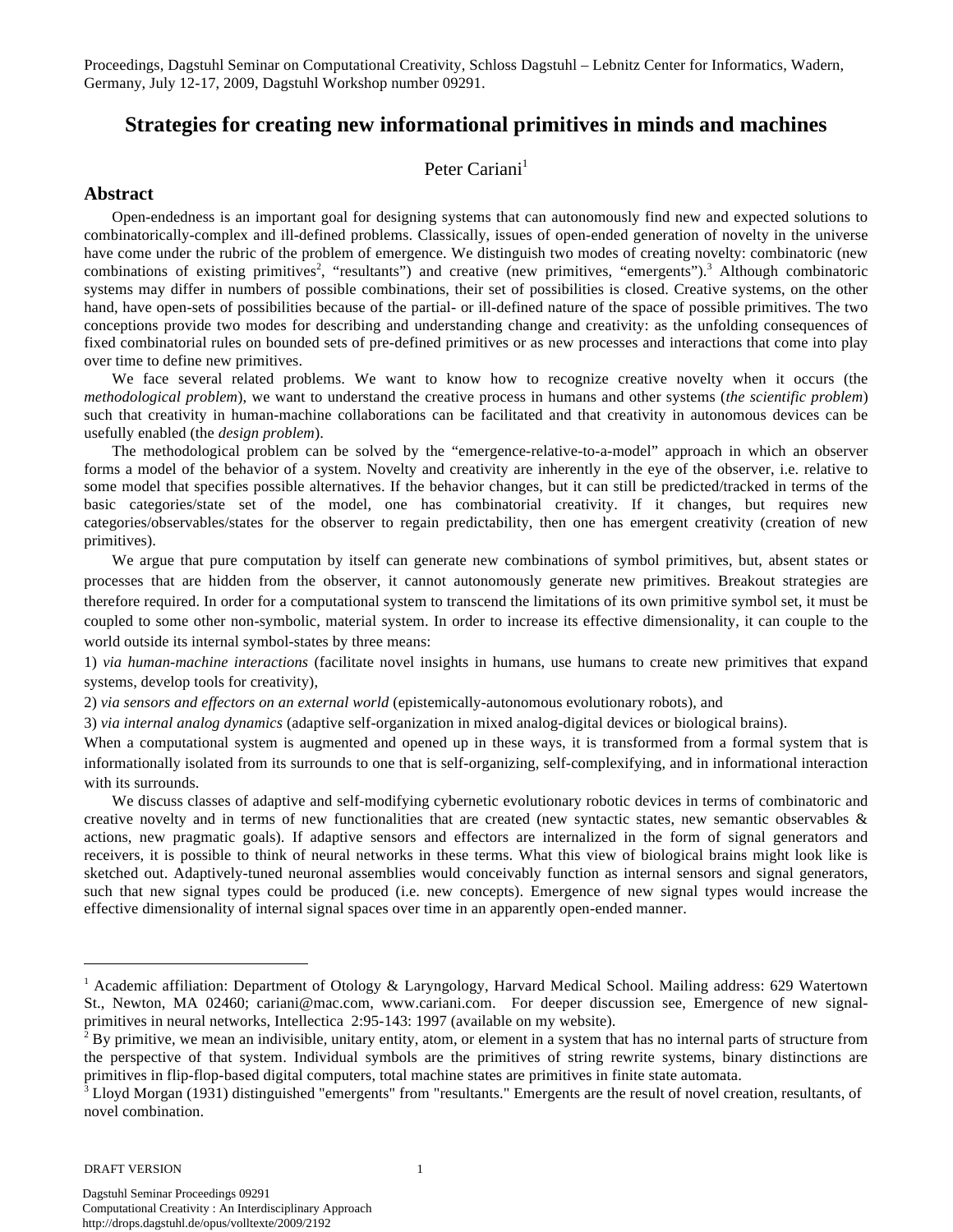#### **Emergence and creativity**

Emergence concerns the means by which novelty arises in the world. Intuitively, emergence is the process by which new, more complex order arises from that which is, in some sense, simpler or more predictable. As such, images of birth, development, and evolution infuse our notions of emergence. These images provide explanations for how novelty, spontaneity, and creativity are possible and how complex organizations arise and become further elaborated.

All around us we see the complex organizations that are the emergent products of biological, psychological and social processes. Our current discourses on emergence consequently encompass a wide range of phenomena: the appearance of new material structures (thermodynamic emergence), formal structures (computational emergence), biological structures and functions (emergent evolution), scientific theories (emergence vs. reduction), modeling relations in observers, percepts, ideas, notational systems, and economic and social relations.

Two fundamental conceptions of emergence can be distinguished: *combinatoric emergence* and *creative emergence*. 4 These two accounts of the origin of novelty parallel notions of the origin of order: "order-from-order" vs. "order-from-noise."<sup>5</sup> Where order comes from order, novelty is but a preformationist unfolding of latent possibility; where order arises from noise, chaos, or formlessness, novelty entails de novo formation of new realms of possibility. Both kinds of emergent orders are built up from basic sets of possibilities that constitute the most basic building blocks of the order, its

"primitives." Emergence then entails either the appearance of new combinations of previously existing primitives or the formation of entirely new ones. The primitives in question depend upon the discourse; they can be structural, material "atoms"; they can be formal "symbols" or "states"; they can be functionalities or operations; they can be primitive assumptions of a theory; they can be primitive sensations and/or ideas; they can be the basic parts of an observer's model. To say that an entity is "primitive" relative to other objects or functions means it cannot be constructed from combinations of the other entities, i.e. its properties cannot be logically deduced from those of other entities.

## **Novel combinations of closed sets of primitives**

Combinatoric emergence assumes a fixed set of primitives that are combined in new ways to form emergent

structures. Thus in biological evolution, new genetic DNA sequences arise from combinations of preexisting nucleotides, codons, and codon-sequences. Microevolution proceeds through novel combinations of genes; new genes through novel combinations of nucleotide sequences. Likewise, new,



Figure 1. Combinatoric and creative emergence.

 <sup>4</sup> This fundamental distinction is paralleled in Margaret Boden's division of explorative vs. transformational creativity (M. Boden, 1990a, 1990b; M. A. Boden, 1991, 1994, 2006).

<sup>&</sup>lt;sup>5</sup> As Piatelli-Palmarini so elegantly pointed out (Piatelli-Palmarini, 1980), the debate that occurred between Piaget, Chomsky, and Fodor ostensibly over the origins of new ideas was really a debate over the existence and nature of emergent novelty in the world. The two poles of the debate were held by Fodor, who defended an extreme preformationist view (all learning is belief-fixation, from a fixed repertoire of possible beliefs), and Piaget, who defended an emergentist view (qualitatively new concepts are created anew). The combinatorial-creative distinction parallels that between ontological and epistemological perspectives on emergence. For those who assume an ontological, realist, and/or reductionist stances that provisionally take a "God's-eye view" of objects in a universe, all novelty is necessarily of the combinatoric sort – questions of the origins of ontological entities are arguably incompatible with an atemporal ontological framework itself.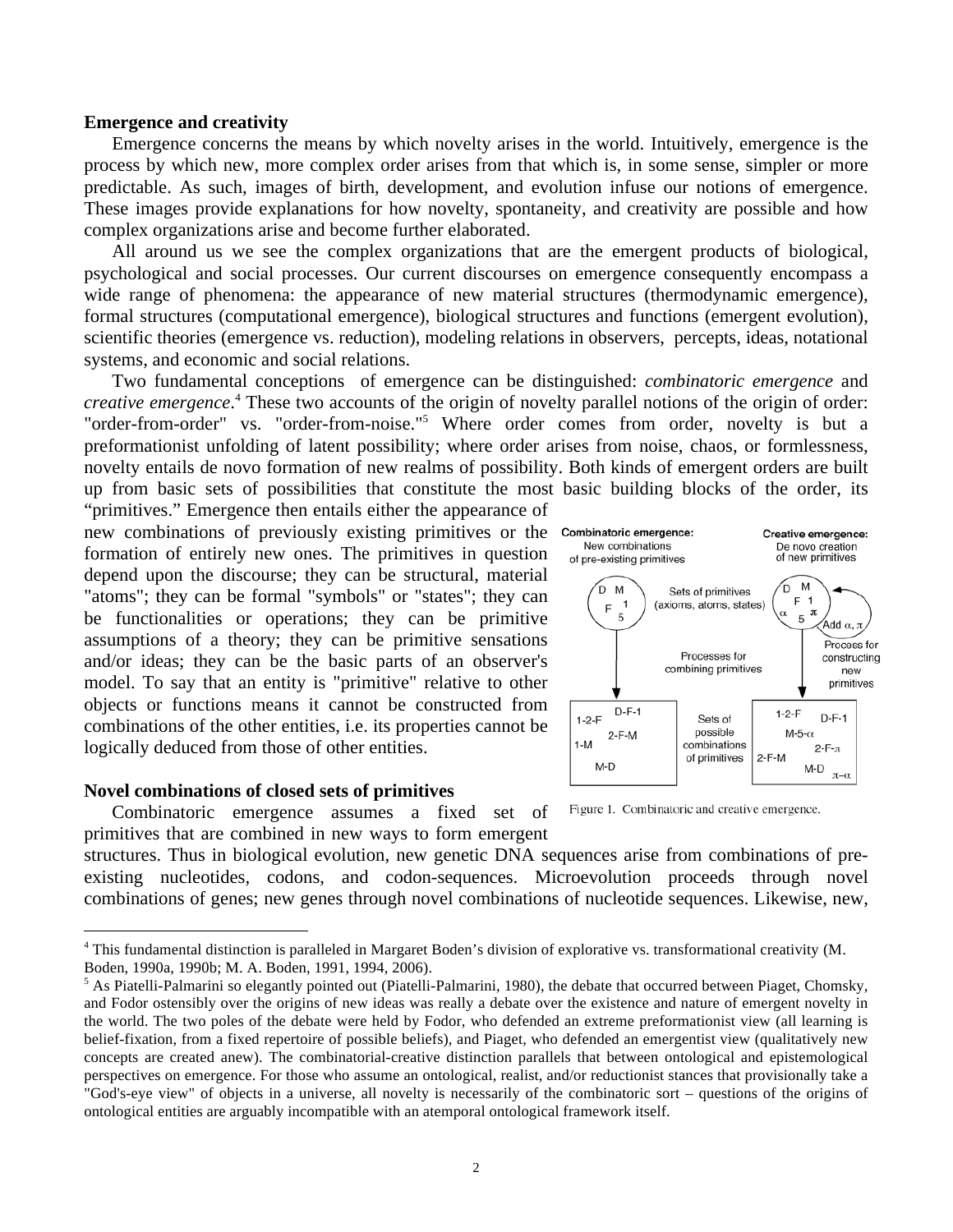emergent structures and functions are thought to arise from novel combinations of previously existing molecular, cellular, and organismic structures and functions. In psychology, associationist theories hold that emergent perceptual states arise from novel combinations of pre-existing primitive sensations. Whether cast in terms of platonic forms, material atoms, or mental states, combinatoric emergence is compatible with reductionist programs for explaining macroscopic structure through microscopic interactions.

This strategy for generating structural and functional variety from a relatively small set of primitive parts is a powerful one that is firmly embedded in many of our most advanced informational systems. In the analytic-deductive mode of exploration and understanding, one first adopts some set of axiomatic, primitive assumptions, and then explores the manifold logically-necessary consequences of those assumptions. In the realm of logic and mathematics, the primitives are axioms and their consequences are deduced by means of logical operations on the axioms. Digital computers are ideally suited for this task: to generate combinations of symbol-primitives and logical operations on them that can then be evaluated for useful, interesting, and/or unforeseen formal properties. In the field of symbolic artificial intelligence (AI) these kinds of symbolic search strategies have been refined to a high degree. Correspondingly, in the realm of adaptive, trainable machines, directed searches optimize prespecified combinations of features and actions (feature-action mappings). What formally distinguishes different kinds of trainable machines, e.g. neural networks or genetic algorithms, are the structures of the respective combination-spaces being traversed, and the rules that direct the search processes.

#### **Limitations of closed sets of primitives**

Combinatoric novelty is a dynamic, creative strategy insofar as it constantly brings into being new combinations of elements. However, such combinatoric realms are inherently limited by their fixed, closed sets of primitive elements.<sup>6</sup> Arguably, all that can happen within such universes are recombinations of existing, prespecified symbols – there is no means by which new primitive symbols can be created by simply recombining existing ones. One does not create new alphabetical letter types by stringing together more and more existing letters – the new notations must be introduced from outside the system by external agents. Likewise, in our computer simulations, we set up a space of variables and their possible states, but the simulation cannot add new variables and states simply by traversing the simulation-states that we have given it. This "closed-world" character of computational systems poses fundamental problems for purely symbolic approaches to artificial intelligence and artificial life. Godel's Undecidability theorems do not evade this closure.<sup>7</sup> Far more limiting to pure computation is the inability to make measurements and act on the world directly -- one cannot ascertain whether it is raining outside or physically throw a ball simply by performing a computation on symbols.

 $6$  Consider the set of all the 6-digit sequences of digits 0-9, (one set containing  $10<sup>6</sup>$  elements) vs. the set of all sequences of 6 arbitrarily defined objects (an indefinite number of sets containing  $10<sup>6</sup>$  elements). The first set is well-defined and closed, while the latter is ill-defined and open.

<sup>&</sup>lt;sup>7</sup> Godel's impotency principles and Turing's Halting Problem only apply to formal systems with potentially-infinite symbol strings or machine states (e.g. arithmetic operations on the potentially-infinite set of natural numbers). However, all physically-realizable formal-computational systems by necessity have finite state sets, and therefore are functionally equivalent to deterministic finite state automata (FSA). For finite systems, the set of computations is finite and bounded and therefore surveyable, such that consistency can always be tested within a finite number of steps. An FSA either reaches a terminal state (halts) or repeats a total machine state (in which case we know then that it will never halt). Practically speaking we are always limited by computational complexity and our own limited temporal existence rather than by imaginary computability constraints. Rather than tolerating or celebrating undecidability, we should recognize that logical consistency can be proved and paradoxes avoided if systems are kept small (finite) and computationally tractable.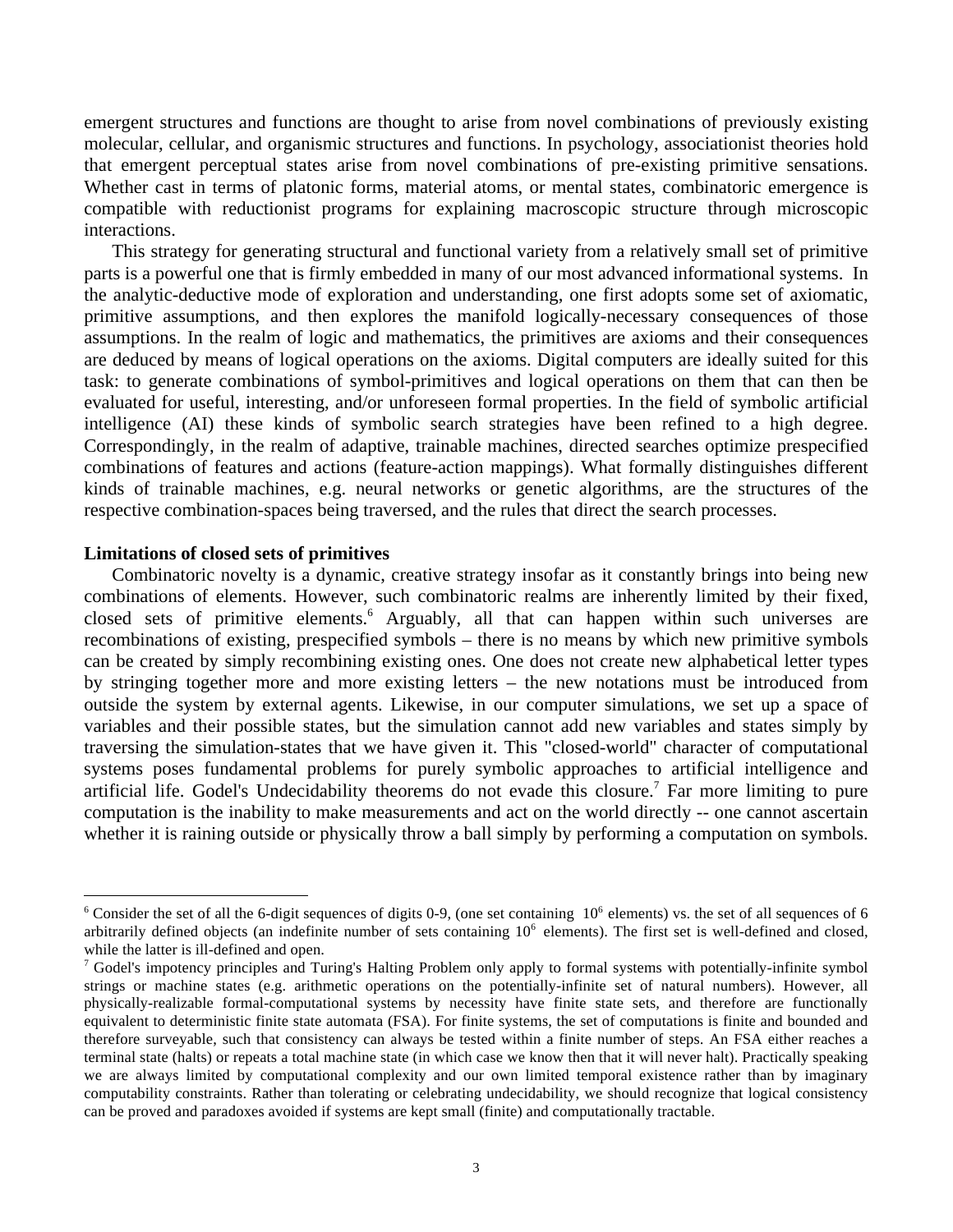Thus, computations play functional informational roles that are completely disjoint from and complementary to sensing (measurements) and physical action.

As entities in and of themselves, digital computers and formal systems are therefore bounded and closed, but in collaboration with human beings, they can greatly facilitate formation of entirely novel ideas in their human collaborators. In turn their human collaborators can add new primitives to expand their state-sets. Thus human-machine combinations can be open-ended systems that generate new primitives. Enhancing human creativity using flexible human-machine interfaces and other "tools for creativity" is a much more efficient route at present for generating open-ended novelty than attempting to build autonomous self-organizing systems that are creative in their own right.

## **Creation of new primitives**

Classically, "emergence" has concerned those processes that create new primitives, i.e. properties, behaviors, or functions that are not logical consequences of pre-existing ones. Primitive-creation is the central issue for creative emergence, but it also can be asked how the particular primitives of an existing combinatorial system came into being in the first place.<sup>8</sup> Creative emergence, on the other hand, comes naturally to those who adopt the epistemic perspective of a limited, but expandable observer. Primitive objects in such a world almost always contain properties that are not be fully known to the observer. These hidden aspects can come into play as primitives interact through the underlying material processes that subserve them.

In this latter view, creating a new primitive entails the formation of a new property or behavior that in some strong sense was not predictable (by the limited observer) from what came before. The most salient examples of this kind of emergence involve the biological evolution of new sensory capabilities. Where previously there may have been no means of distinguishing colors, odors, or sounds, eventually these sensory capacities evolve in biological lineages. From a set of primitive sensory distinctions, one can list all combinations of distinctions that can be made with those primitives, but there are always yet other possible distinctions that are not on the list. For example, we cannot combine information from our evolution-given senses (sight, hearing, smell, etc.) to detect gamma radiation. Creation of the ability to sense gamma rays, through biological evolution or artificial construction of measuring instruments, thus adds a new primitive to the set of perceptual distinctions that can be made.

Observables are the perceptual primitives of scientific models. If a given model fails to accurately predict the observed behavior of some material system, we may very well require additional observables to fully predict or explain its behavior. In this case we cannot arrive at new observables simply by making computations on the states of existing ones; we must go out and construct a new kind of measuring instrument that will give us yet another independent window on the world. Each independent observable yields a different perspective that is not completely translatable into the states of other ones. Each independent observable represents a different category (e.g. mass,voltage, current, temperature, velocity, barometric pressure, humidity, tensile strength) and therefore must be given a separate unitdimension in a model. Models with disjoint sets of observables thus may not be reducible to each other because of different, incommensurable categories.

## **Evolvable cybernetic devices**

<u>.</u>

Artificial devices that create their own perceptual primitives can be built. The best example– and perhaps the only one – is a electrochemical device that was constructed by the British cybernetician Gordon Pask in the late 1950's (Bird & Di Paolo, 2008; Peter Cariani, 1993; Pask, 1958, 1960, 1961).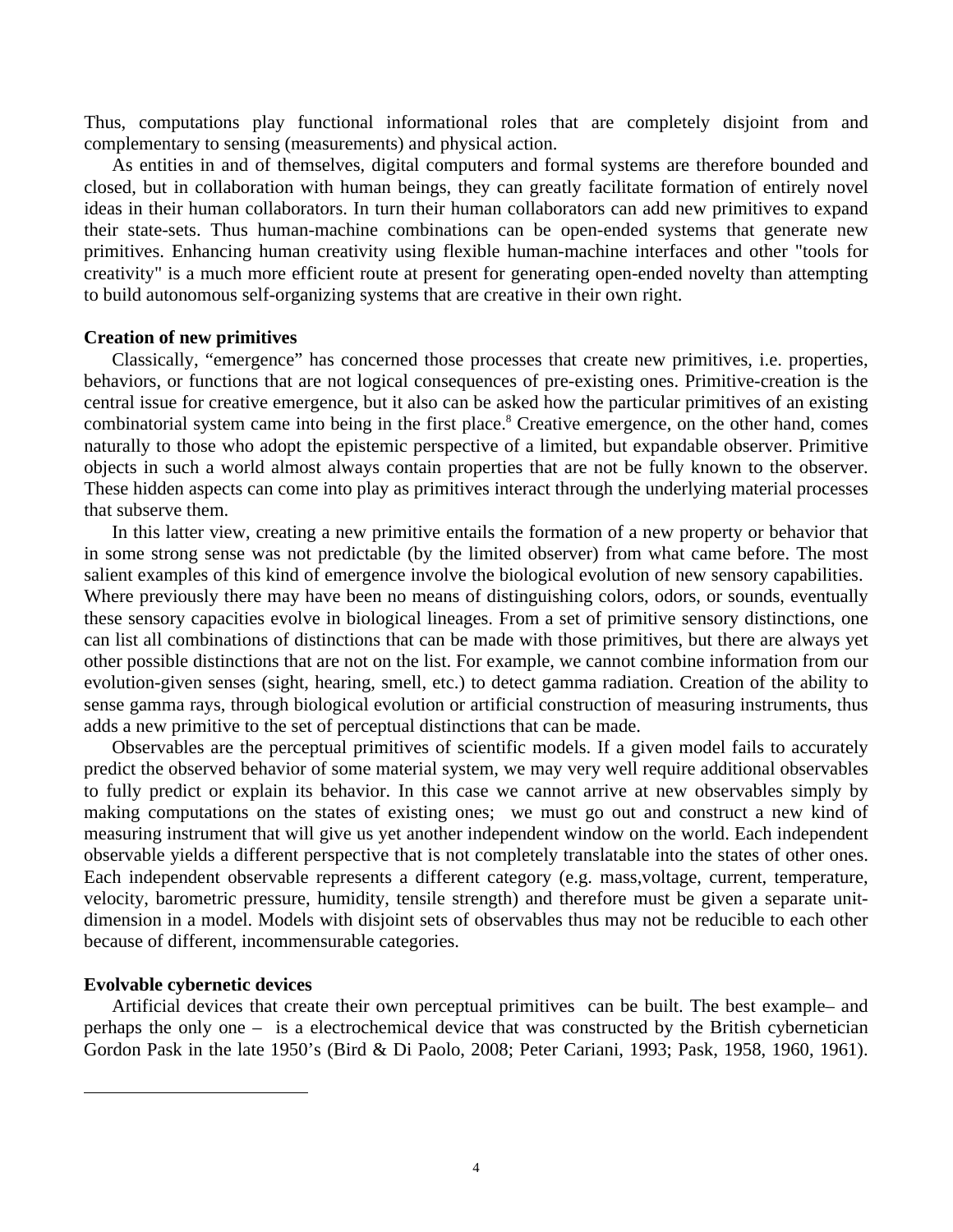Its purpose was to show how a machine could evolve its own "relevance criteria." Current was passed through an array of platinum electrodes immersed in an aqueous ferrous sulphate/sulphuric acid medium, such that iron filaments grew to form bridges between the electrodes. By rewarding structures whose conductivity covaried in some way with an environmental perturbation, structures could be

adaptively steered to improve their sensitivity. Pask's device acquired the ability to sense the presence of sound vibrations and then to distinguish between two different frequencies. In effect, the device had evolved an ear for itself, creating a set of sensory distinctions that it did not previously have. Albeit, in a very rudimentary way, the artificial device automated the creation of new sensory primitives, thereby providing an existence proof that creative emergence is possible in adaptive devices.

One can formulate taxonomies of possible mixed analog-digital cybernetic devices and their creative capacities (P. Cariani, 1989; Peter Cariani, 1992, 1998; de Latil, 1956; Pask, 1961). The



devices in my own taxonomy have internal states and operations that link states with each other and to the external world (Figs. 2  $\&$  3). The basic functionalities are "computation" (coordination, including memory mechanisms), "measurement" (sensors), "action" (effectors), and goal-based "evaluations" (measurements of performance that adaptively switch behavior or self-constructions). We think these functionalities account for the basic operational structure of the observer-actor. There is the cycling of signals from sensors to coordinative

elements to effectors (outer loop in the diagram) and "feedback to structure" (inner loops) in which evaluative Figure 2. A taxonomy of adaptive devices based on primitive functionalities of observer-actors.

mechanisms steer the modification and/or construction of hardware (sensors, computational, coordinative structures, effectors).

We initially considered the state-transition structure in simple computational devices, then added sensors and effectors to produce fixed robotic devices that couple the internal, symbol-states to the world in nonarbitary ways.<sup>9</sup> One can then add evaluative sensors and steering mechanisms that switch the behavior of the computational part to produce adaptive computational machines. This is the basic

<sup>-&</sup>lt;br>9 <sup>9</sup>See (P. Cariani, 1989) for the extended methodological discussion of state-transition structure of digital computers, computers with sensors, and the rest of the taxonomy. We strongly believe that biological brains are mixed analog-digital systems (and not deterministic finite state automata or Turing machines), and hence they are not the digital computational corrdinative systems depicted in the taxonomy.Nevertheless, we use digital state-determined discrete-state machines to simplify discussion of the operational, methodological problems of distinguishing between types of adaptivity. If the internal functional states of a system are analog and consequently, in some respect ill-defined (signal vs. noise), then it becomes more difficult and tedious to recognize clearly when a new sensor or effector has been created. This is not a problem if one has discrete states whose recognition can be rendered unambiguous.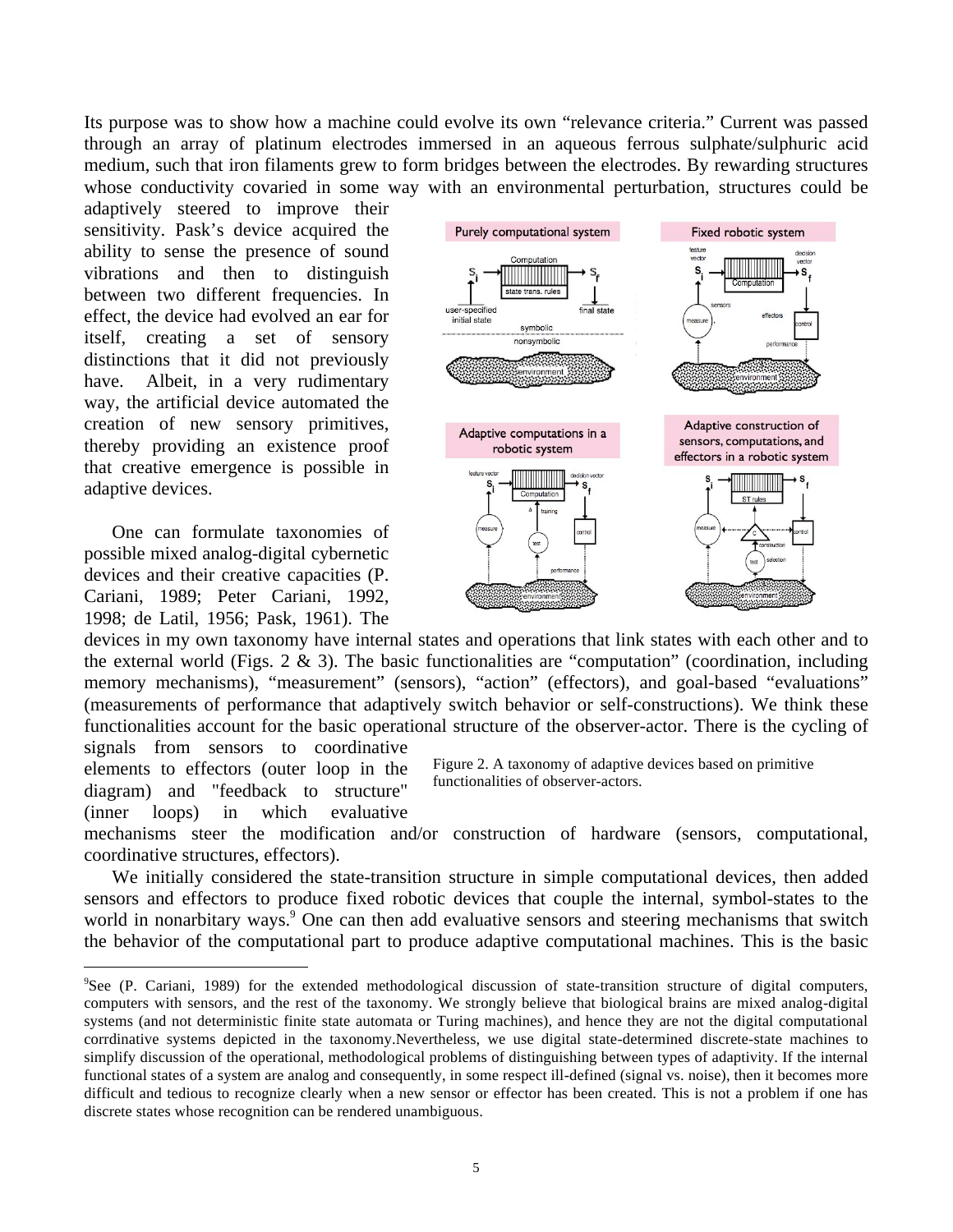

high-level operational structure of virtually all contemporary trainable machines that use supervised learning feedback mechanisms (adaptive classifiers and controllers, genetic algorithms, neural networks, etc.). Here the internal states and their external semantics are fixed, such that the evaluative-steering mechanism merely switches input-output (percept-action, featuredecision) mappings using the same set of possible states. This is a form of combinatorial creativity, since the machine searches through percept-action combinations to find more optimal ones.

Consider the case, however, where the evaluation mechanism steers the construction of the hardware of the device rather than simply

switching input-output mappings. If sensors are adaptively constructed contingent on how well they perform a particular function, then the external semantics of the internal states of the device are now



under the device's adaptive control. When a device has the ability to construct and therefore to choose its sensors – which aspects of the world it can detect – it attains a partial degree of "epistemic autonomy." In effect the

device has changed its own observables, added a new perceptual primitive, while retaining its existing set of internal states. When the construction process adds a new independent sensor, then the dimensionality of the internal percept feature space increases by one. Internal states associated with other sensors or other functionalities would need to be reallocated to register the inputs of the new sensor, so while the state set remains the same size, its effective dimensionality has increased.

Construction of the hardware of the device also allows for the expansion of internal states as well as the numbers of sensors and effectors that couple them to the world at large. Adaptive self-constructing devices can add new internal states (much as we add more memory to digital computers) that can be coupled to new sensors and effectors to form new semantic linkages. They can be coupled to newly constructed evaluative and steering mechanisms to form new pragmatic, goal-seeking relations.

| Table I. Modes of creativity with respect to semiotic dimensions |                   |                        |                                       |                           |
|------------------------------------------------------------------|-------------------|------------------------|---------------------------------------|---------------------------|
| <b>Dimension</b>                                                 | <b>Primitives</b> | <b>Stable systems</b>  | <b>Combinatoric systems</b>           | <b>Creative systems</b>   |
|                                                                  |                   | Maintain structure     | Search existing possibilities         | Add possibilities         |
| <b>Syntactic</b>                                                 | states $\&$       | deterministic-finite-  | Adaptive changes                      | Evolve                    |
|                                                                  | operations        | state-automata         | in state-transition rules             | new states & rules        |
|                                                                  |                   | formal systems         | (trainable machines)                  | (growing automata)        |
|                                                                  |                   | (fixed machines)       |                                       |                           |
| <b>Semantic</b>                                                  | measurements      | Fixed sensors &        | Adaptive search for optimal           | Evolve                    |
|                                                                  | & actions         | effectors              | combinations of existing sensors $\&$ | new observables, actions  |
|                                                                  |                   | (fixed robots)         | effectors                             | (epistemic autonomy)      |
| <b>Pragmatic</b>                                                 | goals             | Fixed goals            | Search combinations                   | Evolve new goals          |
|                                                                  |                   | (fixed self-direction) | of existing goals                     | (creative self-direction) |
|                                                                  |                   |                        | (Adaptively prioritize goals)         |                           |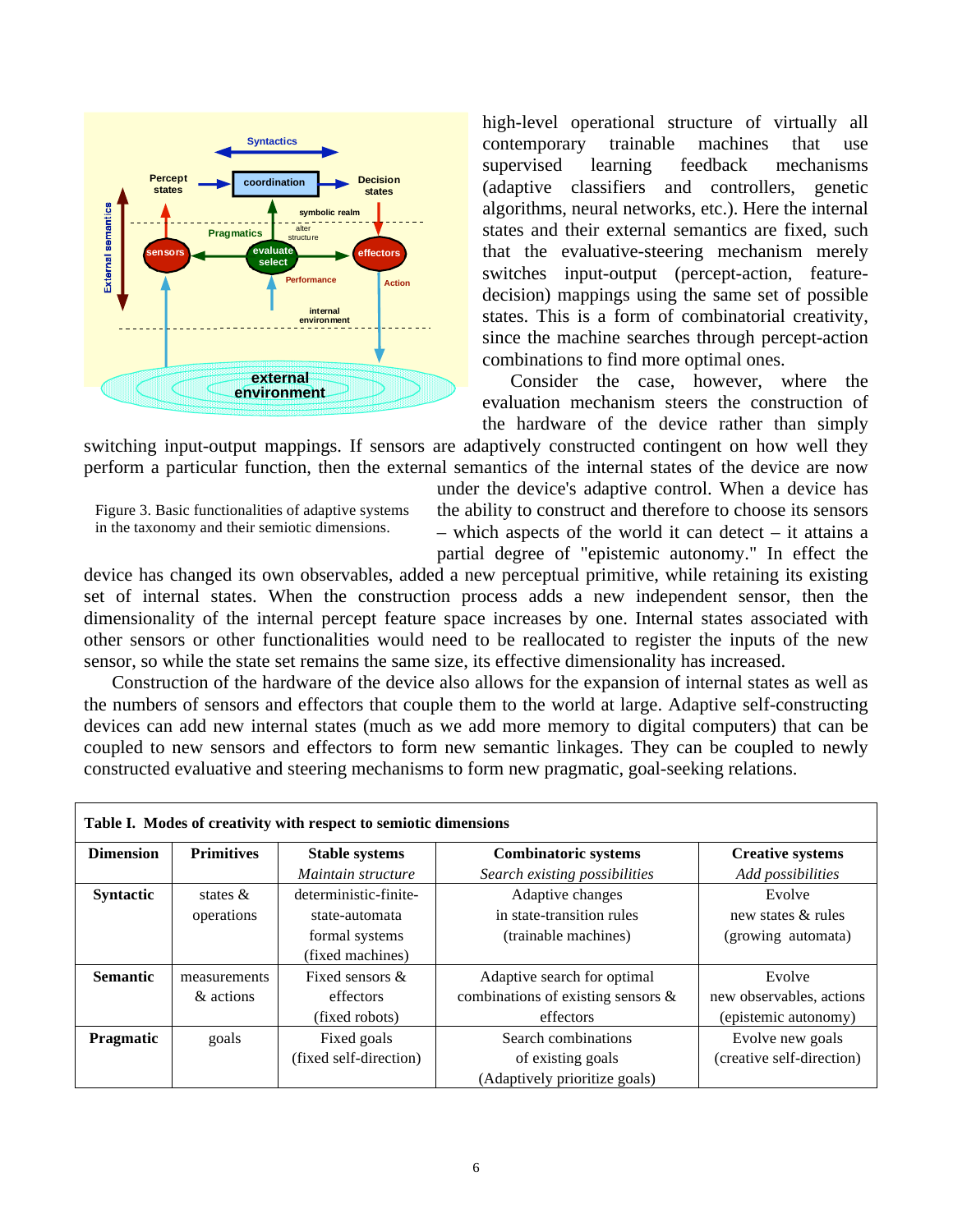The functional organization of these various devices has syntactic, semantic, and pragmatic aspects.10 Syntactics describes rule-governed linkages between signs, semantics, the relation of signs to

the external world, and pragmatics, the relation of signs to purposes (goal states). Creative emergence in the syntactic realm involves creation of new signs (symbols, internal states) that link internal states with other internal states (e.g. perceptual states with decision states, percept-action mappings). Creative emergence in the semantic realm involves creating new observables and actions (e.g. sensors, effectors) that contingently link the outer world with internal states. Creative emergence in the pragmatic realm involves creating new goals and evaluative criteria. These various functionalities can be either stable (fixed), subject to combinatorial search, or capable of de novo creation of new primitives (Table I).

Combinatoric creativity requires the ability to switch internal state-transition rules ("software") and/or sets of existing sensors and effectors and therefore does not require new states per se. Arguably creative emergence requires the ability to modify material structures or organizations (e.g. "hardware"),



Figure 3. Emergence-relative-to-a-model. Top: Coevolution of a device embedded in an external environment and an observer attempting to predict its behavior. Initially the observer can predict the behavior of the device, but as device changes its internal structure to evolve a new sensor, the device behaves unpredictably relative to the observer. Observer eventually recovers predictability only by adding an observable that covaries with the readings of the device's new sensor. Bottom: Possible routes by which the observer can modify a predictive model when observed behavior deviates from prior expectations. There are three possibilities: 1) Alterations of transitions between existing states, adding more states to existing observables, and adding new observables.

Figure 4 (above) A solution to the methodological problem of recognizing emergence when it occurs. Concepts are only well defined when we have a reliable way of making the distinctions, i.e. in the context of a specificd observational framework.

be it to create new states, sensors, effectors, or goals. It is obvious enough that one cannot enlarge the set of internal states by switching among them; one cannot bring new internal machine states into being by computing on the old state set. All growing automata require some material growth process that lies outside the symbolic description of digital states. In this context, we could speak of analog and digital aspects of these devices and their functionalities, the analog aspect being related to rate-dependent processes, and the digital aspect being related to those behaviors that can be described by stable rate

<sup>&</sup>lt;sup>10</sup> These distinctions originally come from Charles Morris, *Signs, Language, and Behavior* (1946)(Morris, 1946; Nöth, 1990).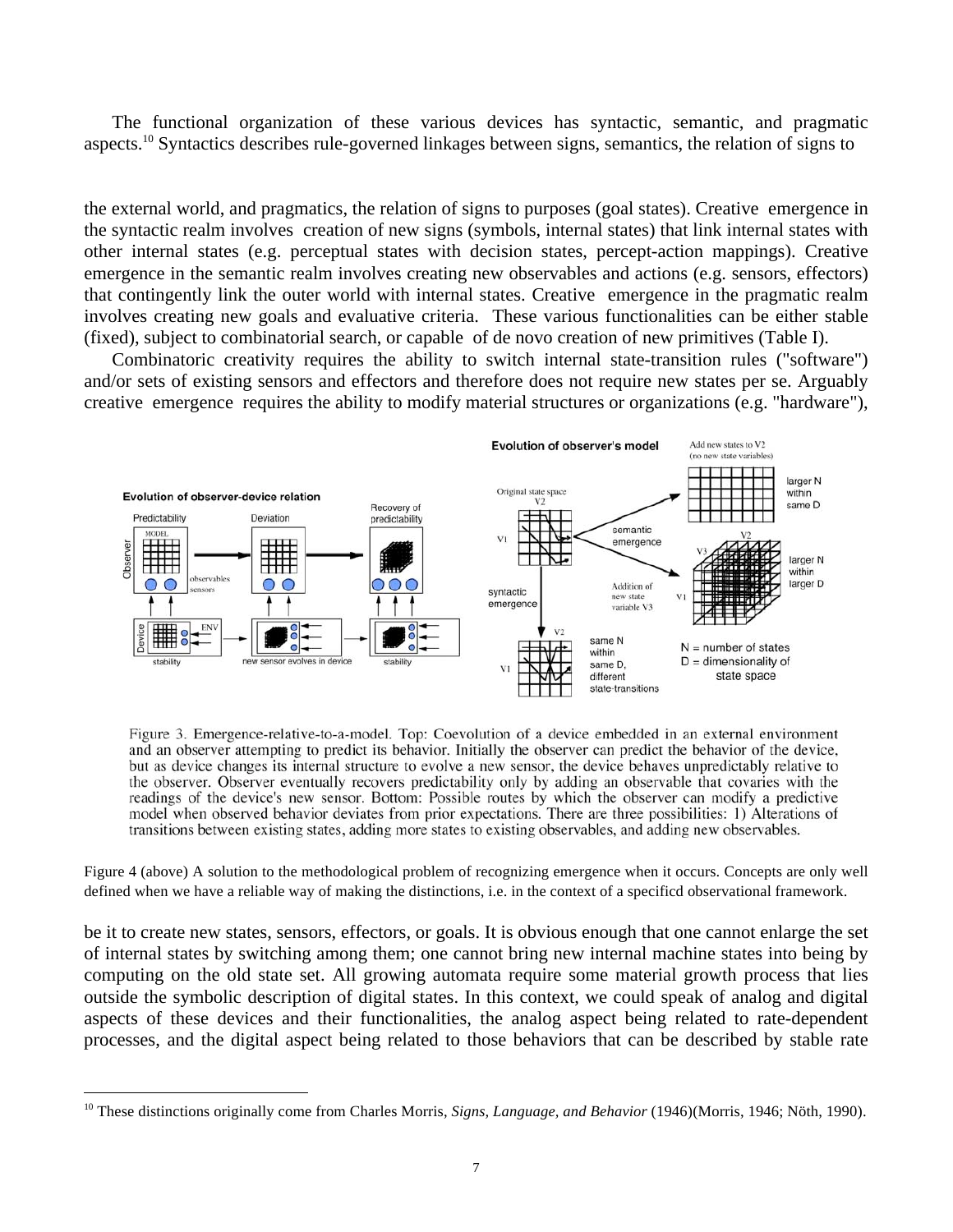independent macro-states and macro-state-transition rules.<sup>11</sup> In the language of dynamical systems, analog processes are described in terms of rate-dependent processes, while digital, discrete macro-states are the macro-reflections of underlying attractor basins. Here new states, sensors, effectors, and goal structures must arise out of rate-dependent processes that create new attractor basins that were not part of the original high-level digital description.

## **Recognizing combinatoric and emergent creativity (the methodological problem)**

How does one distinguish these two forms of creativity operationally? Theoretical biologist Robert Rosen proposed a definition of emergence as the deviation of the behavior of a material system from the behavior predicted by a model of that system. I have operationalized this concept (Figure 4) -- one can distinguish fixed, combinatoric, and creative systems by what one needs to do as an observer in order to successfully "track" the behavior of the system over time, i.e. whether one must add states, new statetransition rules, observables, actions, goals to maintain predictability.

#### **Towards neural networks that create new signals**

For roughly two decades I have been contemplating what creation of new signal primitives would mean for neural networks and our theories of brain function. If individual elements can evolve new sensors and effectors, then new signal channels (or modes of signaling) can be created within a network, and the effective dimensionality of the network increases. In the brain we can think of Hebb's neural assemblies (Hebb, 1949; Orbach, 1998) as internal sensors on an analog internal milieu. The creation of a new neural assembly through a activity-dependent modification of neuronal structures (e.g. synapses) is the equivalent to adding a new internal observable on the system.

What follows is an outline of how a system based on these principles might work. I believe that brains require the ability to multiplex neuronal signals and to create new ones. I think it is also possible that the signals themselves are temporal patterns of spikes (a temporal pattern code) rather than the conventional assumption that these are all firing rate codes. The core issue is whether the information resides in temporal patterns of spikes or in "spatial" patterns of activated neural elements (which particular neurons fire how much).

I also want to caution the reader of the highly provisional nature of this working hypothesis. It is a daunting task to propose an alternative brain theory. Although there is some evidence for temporal coding in every sensory system and in many diverse parts of the brain, in contrast to our study of pitch in the auditory nerve, the evidence at the cortical level is scant and generally underwhelming. On the other hand, when carefully scrutinized most rate codes and connectionist accounts explain much less than the headlines would have us believe. The nature of the central neural code is still one of science's biggest unsolved mysteries, a situation akin to biology before DNA-based mechanisms of inheritance were understood.

 $<sup>11</sup>$  Howard Pattee has written extensively on the complementarity between "linguistic" (symbolic, digital, rate-independent)</sup> vs. "dynamical" (analog, rate-dependent) modes of describing physical devices and organisms. See (P. Cariani, 2001b) for discussions of symbols and dynamics in the brain.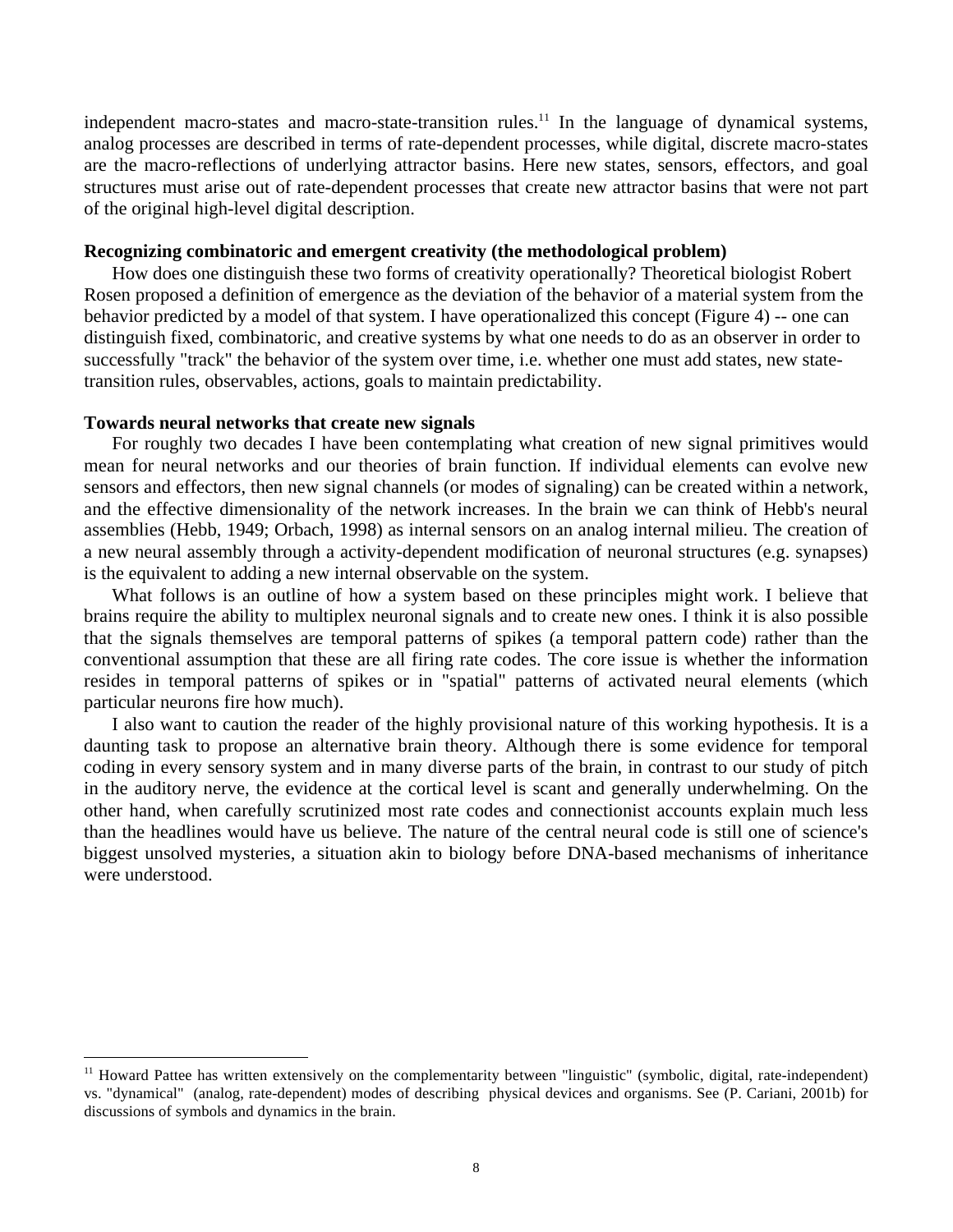

Figure 5. The neural coding problem (from Cariani, 2004).

A pulse coding scheme that supports multidimensional signal types permits each Hebbian neuronal assembly to have its own dedicated signal type. The most obvious vehicle for multidimensional signaling and signal creation lies in temporal coding, where information is conveyed through temporal patterns of spikes rather than through across-neuron patterns of activation (which neurons fire how much). In parallel with these theoretical concerns I have also spent most of the last two decades working on the concrete neurophysiological problems of neural coding of pitch, timbre, and consonance in the auditory system (P. Cariani, 1999; Peter A. Cariani & Delgutte, 1996). Here the early representation of these perceptual attributes is clearly based on temporal codes. Figure 5 above shows examples of different types of possible pulse codes that have been found (upper left), a taxonomy of basic coding types (upper right), and temporal firing patterns from both the auditory nerve in response to a harmonic complex (lower left) and from a thalamic visual unit in response to moving gratings (lower right). Importantly, in the interspike interval representation in the auditory nerve, information is conveyed in population-wide interspike interval statistics that support multiplexing of signals related to different perceptual attributes and correlation-based mechanisms for separating multiple auditory objects (e.g. two notes a third apart played by two instruments at the same time).

The existence of population-based interspike interval representations begs the question of whether information in other parts of the brain could be represented using population-based temporal codes, albeit of different kinds. It also provokes the question of what kinds of neuronal operations and processing architectures might conceivably make use of information in this form. This is still very much an open question in the central auditory system. Time-delay neural nets (e.g. the Jeffress model for binaural localization, Licklider's temporal autocorrelation network for pitch, Braitenberg's cerebellar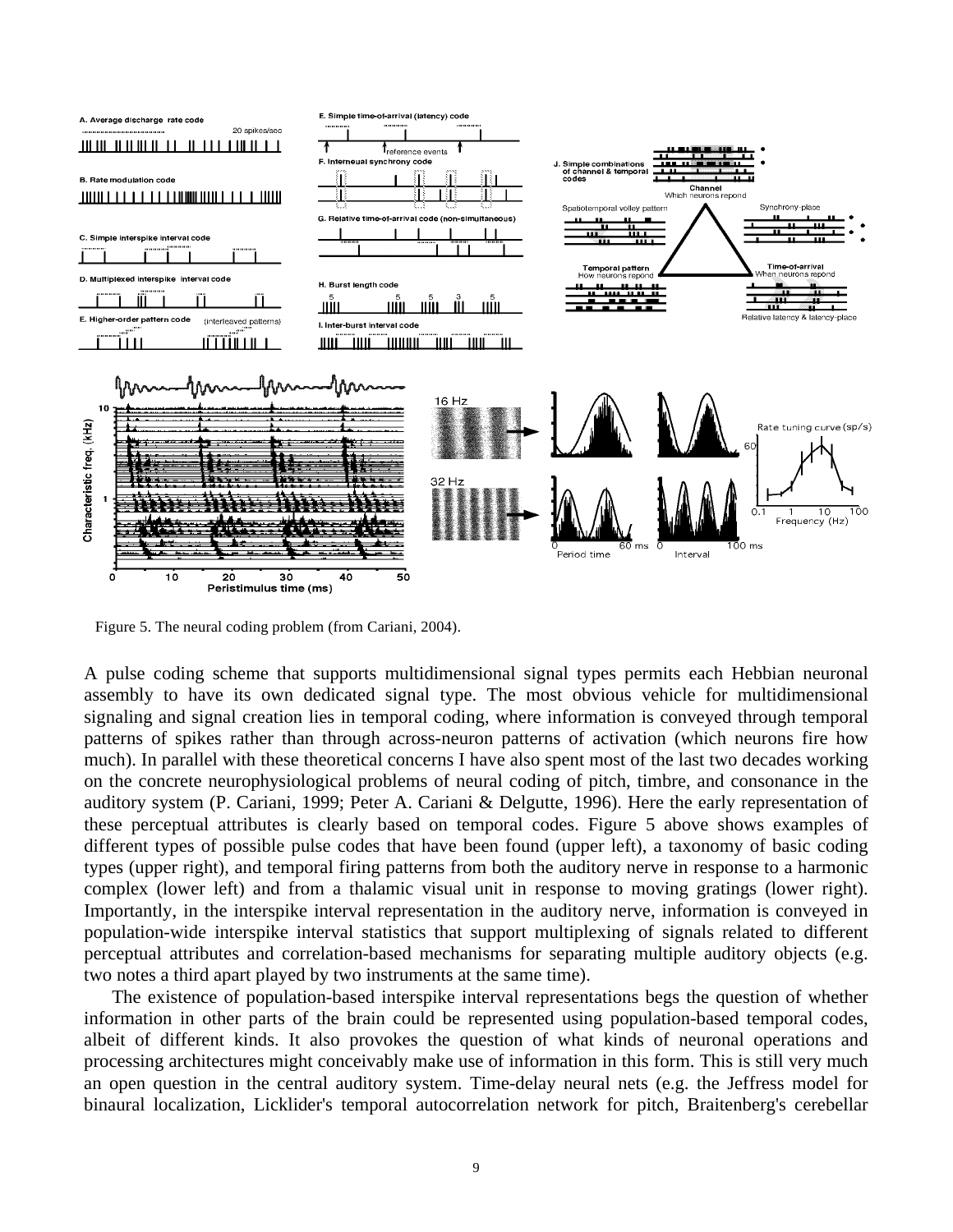timing model) are possible, but these ultimately require connectionist networks after time patterns are converted to neuronal activation profiles.

Several years ago, as an alternative to time-delay and connectionist approaches, I proposed neural timing nets that operate entirely in the time domain to process information encoded in temporal patterns of pulses (spikes) (P. Cariani, 2001a; Peter Cariani, 2002; P Cariani, 2005; P. A. Cariani, 2004). In formulating timing nets, I had also been searching for general coding schemes and computational architectures that would permit multiplexing, broadcast,<sup>12</sup> demultiplexing, and elaboration of signals. If one can get beyond scalar signals (e.g. spike counts or firing rates), then what kind of information a given spike train signal contains can be conveyed in its internal structure. On which particular input line the signal arrives is no longer critical to its interpretation, i.e. one now has an information processing system in which signals can be liberated from particular wires. Although one still has definite neuronal pathways and regions where particular kinds of information converge, these schemes obviate the need for the ultra-precise and stable point-to-point synaptic connectivities and transmission paths that purely connectionistic systems require.

In several papers (Cariani, 2001, 2004) I demonstrated in simple simulated coincidence networks how temporally-coded signals can be detected, recognized, and extracted from signal mixtures in a manner that can support multiplexing and demultiplexing of signals. Recurrent timing nets readily build up spike correlation patterns and separate objects on the basis of temporal pattern invariances. These kinds of correlation-based separation strategies obviate the need for explicit feature detections that are then segregated and bound into separate objects. If such alternatives to connectionist networks are at all viable, then we may need to rethink our basic theory of neural networks. Here we will outline how these primitive operations might form the basis for larger networks that could subserve major brain functions.

#### **Design for a brain as a network of adaptive pattern-resonances**

Brains are simultaneously communications networks, anticipatory correlation machines, and purposive, semantic engines that analyze their sensory inputs in light of previous experience to organize, direct, and coordinate effective action. Multiplexing permits signals to be combined nondestructively, broadcast, and then demultiplexed by local assemblies that are tuned to receive them. The brain can thus be reconceptualized, from the connectionist notion of a massive switchboard or telegraph network to something more like a radio broadcast network or even an internet (John, 1972). We believe that these basic functionalities can be implemented by global architectures that consist of many reciprocally connected neuronal populations. The loops support pattern amplification cycles of neuronal signals that allow signals to be dynamically regenerated. Ability of a system to regenerate alternative sets of neural signals means that the system can support alternative persistent informational states. This is critical for working short term memory, informational integration in global workspaces (Baars, 1988) and possibly also conscious awareness (P. Cariani, 2000). Stable, persistent mental states are formed from selfstabilized regenerative signal productions (complex signal attractor states). These states constitute neural "pattern resonances" or an autopoiesis of neural signal productions. Some micropatterns of neural activity are self-reinforcing, while others are self-extinguishing. Neural resonances form in re-entrant pathways: in thalamocortical, cortico-cortical, hippocampal, and subcortical loops.

 $12$  In his seminal paper on adaptive timing networks , D. M. MacKay (1961) pointed out that temporal patterns could be broadcast, a coordinative strategy he called "the advertising principle."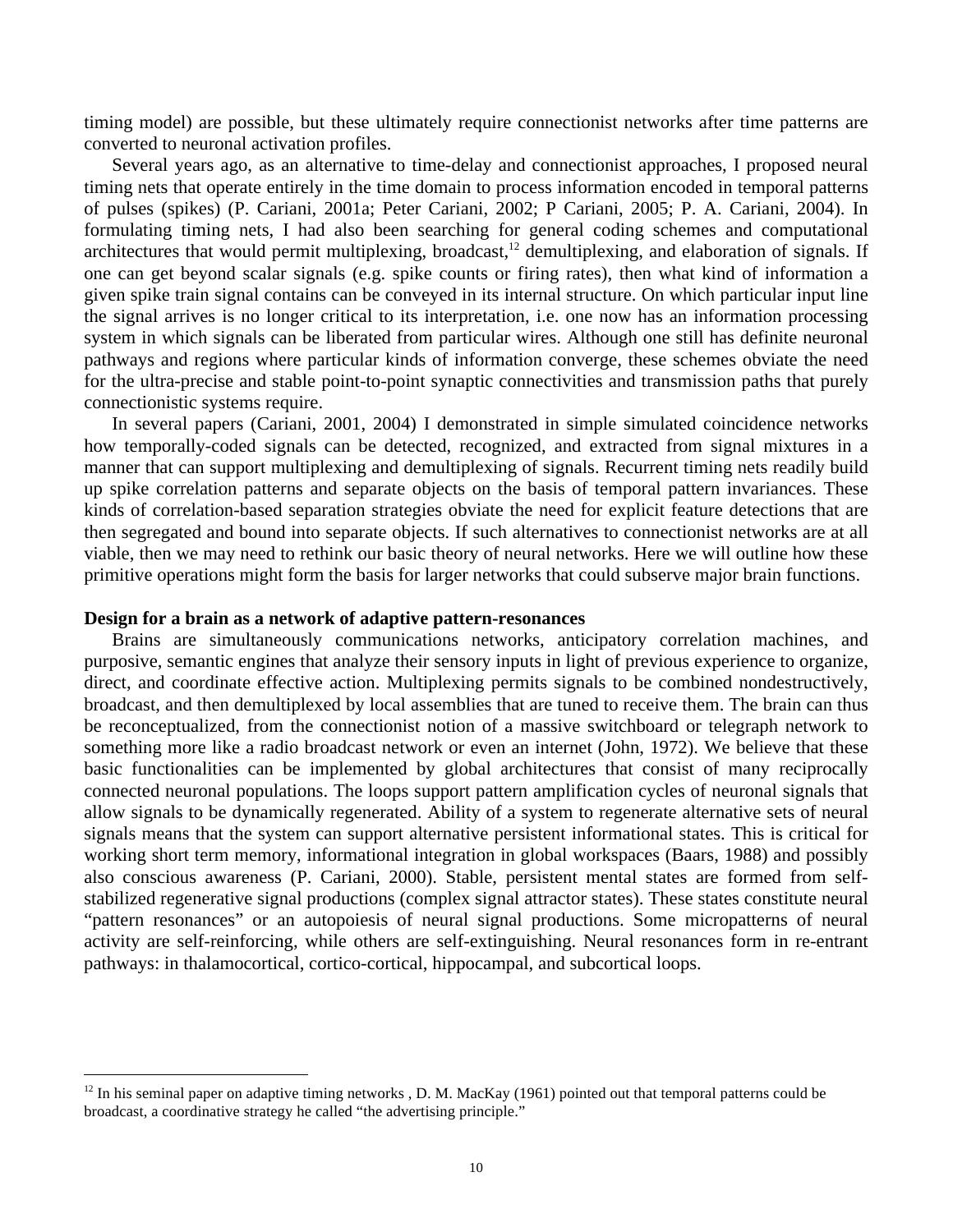Sensory information comes into the system through modality-specific sensory pathways. Neural sensory representations are built up through basic informational operations that integrate information in time by establishing circulating patterns which are continuously cross-correlated with incoming ones (i.e. bottomup/top-down interactions). When subsequent sensory patterns are similar to previous ones, these patterns are amplified and stabilized; when they diverge, new dynamically-created "templates" are formed from the difference between expectation and input ("mismatch negativities"). Tuned neural assemblies can thus provide top-down facilitation or inhibition of particular temporal patterns by adding them to circulating signals.

In addition to stimulus-driven temporal patterns, stimulus-triggered endogenous patterns can be evoked by conditioned neural assemblies (John, 1967; Morrell, 1967) (see also the "cognitive timing nodes" of (MacKay, 1987)). Coherent temporal, spatially-distributed and statistical orders ("hyperneurons") consisting of stimulus-driven and stimulus-triggered patterns



Figure 6. Functional schematic of the brain as a set of patternresonances coupled to an external environment. Each loop represents a pattern-resonance amplification-selection process. From (P. Cariani, 1997).

have been proposed as neural substrates for global mental states ((John, 1988)). Stimulus-driven patterns encode the stimulus, while stimulus triggered patterns reflect its meaning, semantic and pragmatic, for the organism. The stimulus-triggered endogenous patterns can function as higher-level annotative "tags" that are added to a signal to indicate that it has a particular cognitive attribute. Neural assemblies could be adaptively tuned to emit new tag patterns that would mark novel combinations of perceptual, cognitive, conative, and mnemonic activation. New tags would constitute new symbolic primitives (P. Cariani, 1997) and new concepts. This may be a means by which new dedicated "perceptual symbols" can be formed from semantically and pragmatically meaningful iconic sensory representations (Barsalou, 1999).

Signal multiplexing, nondestructive superposition, and nonlocal storage of information permit broadcast strategies of neural integration. The global interconnectedness of cortical and subcortical structures permits widespread sharing of information that has built-up to some minimal threshold of global relevance, in effect creating a "global workspace" (Baars, 1988; Dehaene & Naccache, 2001). The contents of such a global workspace would become successively elaborated, with successive sets of neurons contributing their own annotations to the circulating pattern in the form of characteristic patterntriggered signal-tags. Such tags could then be added on to the evolving global pattern as unique indicators of conjunctions of meaningful events (higher-order associations).

Traditionally, the brain has been conceived in terms of sequential hierarchies of decision processes, where signals represent successively more abstract aspects of a situation. As one moves to higher and higher centers, information about low-level properties is presumed to be discarded. A tag system, on the other hand, elaborates rather than reduces, continually adding additional annotative dimensions.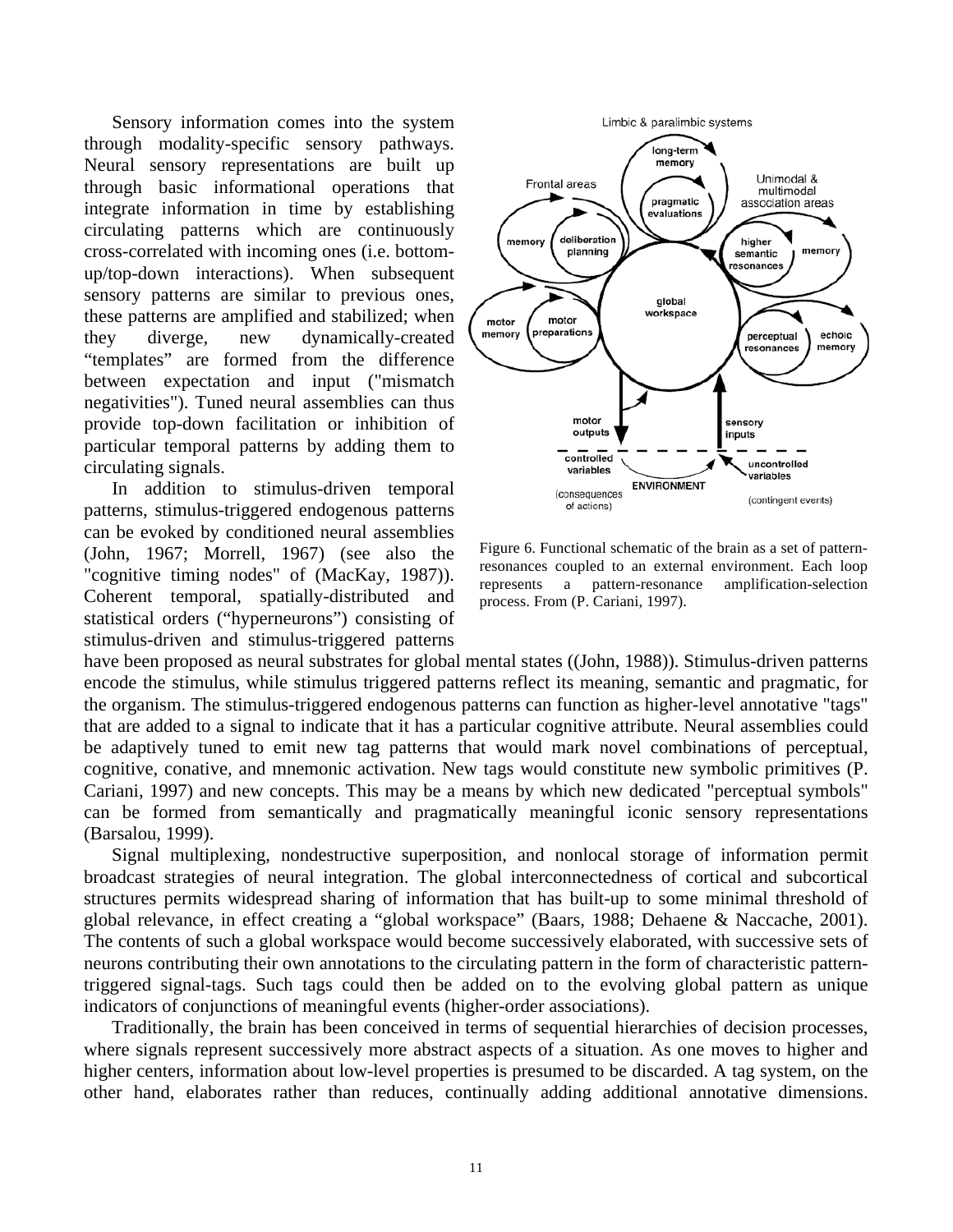Depending upon attentional and motivational factors, such a system would distribute relevant information over wider and wider neural populations. Rather than a feed-forward hierarchy of featuredetections and narrowing decision-trees, a system based on signal-tags would more resemble a heterarchy of correlational pattern-amplifiers (a la Lashley, (Orbach, 1998)) in which neural signals are competitively facilitated, stabilized, and broadcast to produce one dominant, elaborated pattern that ultimately steers the behavior of the whole. There would then be bi-directional influence between emergent global population-statistical patterns and those of local neural populations.

Neural signal tags characteristic of a given neural assembly would signify that a particular assembly had been activated, be it characteristic of a sensory, motor, executive, or limbic generator. Tags produced by sensory association cortical areas would connote sensory attributes and conjunctions; those produced by limbic circuits would indicate hedonic, motivational, and emotive valences, such that these neural signal patterns would bear pragmatic content. Linkages between particular sensory patterns and motivational evaluations could be formed that add tags related to previous reward or punishment history, thereby adding to a sensory pattern a hedonic marker. In this way, these complex, elaborated neural signal productions could be imbued with pragmatic meanings ("intentionality") which could be conferred on sensory representations that have causal linkages with the external world ("intensionality").

Neural signal tags with different characteristics could thus differentiate patterns that encode the syntactic, semantic, and pragmatic aspects of an elaborated neural activity pattern. In the wake of an action that had particular hedonic salience, associations between all such co-occurring tags would be continuously rebroadcast by hippocampal circuits and consolidated in long term memory. The system would thus build up learned expectations of the manifold hedonic consequences of percepts and actions. When similar circumstances presented themselves, temporal memory traces containing all of these consequences would be read out faster-than-real-time to facilitate or inhibit particular action alternatives, depending upon whether percept-action sequences in past experience had resulted in pleasure or pain. Such a reward prediction system, which computes conditional probabilities weighted by hedonic relevance, is capable of rapid and flexible learning. Dopamine-mediated circuits deep in our brains play this role of anticipatory reward prediction and the basal ganglia appear to steer both attention and behavior contingent on their hedonic predictions.

Although this framework is bound to be incorrect in many respects, it does give us a way of thinking about the generation of new primitives in neural networks and hence also a way of thinking more concretely about how new concepts might arise in our brains. At this point, the theory is highly qualitative, somewhere between metaphor and model. It can serve both to generate hypotheses about the neural basis of new concepts and to provide heuristics for designing artificial, mixed analog-digital selforganizing systems that create new internal signal primitives in an apparently open-ended fashion.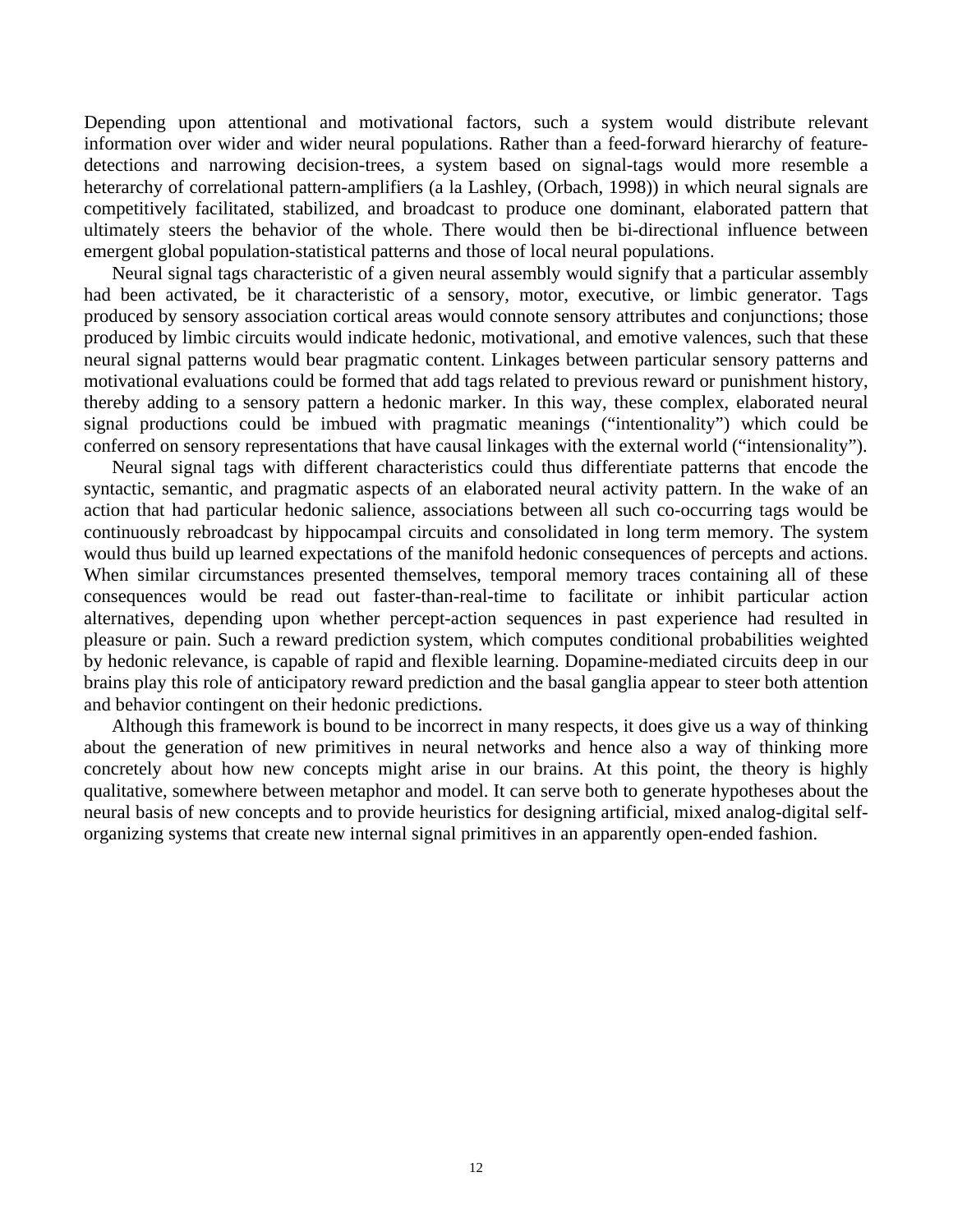#### **References**

- Baars, B. J. (1988). *A Cognitive Theory of Consciousness*. Cambridge: Cambridge University Press.
- Barsalou, L. W. (1999). Perceptual symbol systems. *Behavioral and Brain Sciences, 22*, 577-660.
- Bird, J., & Di Paolo, E. (2008). Gordon Pask and his Maverick Machines. In P. Husbands, O. Holland & M. Wheeler (Eds.), *The Mechanical Mind in History* (pp. 185-211). Cambridge, Mass.: MIT Press.
- Boden, M. (1990a). *The Creative Mind*. New York: Basic Books.
- Boden, M. (1990b). What is creativity? *Dimensions of Creativity* (pp. 75-117). New York: MIT Press.
- Boden, M. A. (1991). *The creative mind : myths & mechanisms*. New York, N.Y.: Basic Books.
- Boden, M. A. (1994). *Dimensions of creativity*. Cambridge, Mass.: MIT Press.
- Boden, M. A. (2006). *Mind as machine : a history of cognitive science*. New York: Oxford University Press.
- Cariani, P. (1989). *On the Design of Devices with Emergent Semantic Functions.* Unpublished Ph.D., State University of New York at Binghamton, Binghamton, New York.
- Cariani, P. (1992). Emergence and artificial life. In C. G. Langton, C. Taylor, J. D. Farmer & S. Rasmussen (Eds.), *Artificial Life II. Volume X, Santa Fe Institute Studies in the Science of Complexity* (pp. 775-798). Redwood City, CA: Addison-Wesley.
- Cariani, P. (1993). To evolve an ear: epistemological implications of Gordon Pask's electrochemical devices. *Systems Research, 10*(3), 19-33.
- Cariani, P. (1997). Emergence of new signal-primitives in neural networks. *Intellectica, 1997*(2), 95- 143.
- Cariani, P. (1998). Towards an evolutionary semiotics: the emergence of new sign-functions in organisms and devices. In G. Van de Vijver, S. Salthe & M. Delpos (Eds.), *Evolutionary Systems* (pp. 359-377). Dordrecht, Holland: Kluwer.
- Cariani, P. (1999). Temporal coding of periodicity pitch in the auditory system: an overview. *Neural Plasticity, 6*(4), 147-172.
- Cariani, P. (2000). Regenerative process in life and mind. In J. L. R. Chandler & G. Van de Vijver (Eds.), *Closure: Emergent Organizations and their Dynamics* (Vol. 901, pp. 26-34). New York: Annals of the New York Academy of Sciences.
- Cariani, P. (2001a). Neural timing nets. *Neural Networks, 14*(6-7), 737-753.
- Cariani, P. (2001b). Symbols and dynamics in the brain. *Biosystems, 60*(1-3), 59-83.
- Cariani, P. (2002). Temporal codes, timing nets, and music perception. *J. New Music Res., 30*(2), 107- 136.
- Cariani, P. (2005). Recurrent timing nets for F0-based speaker separation. In P. Divenyi (Ed.), *Perspectives on Speech Separation* (pp. 31-53). New York: Kluwer Academic Publishers.
- Cariani, P. A. (2004). Temporal codes and computations for sensory representation and scene analysis. *IEEE Trans Neural Netw, 15*(5), 1100-1111.
- Cariani, P. A., & Delgutte, B. (1996). Neural correlates of the pitch of complex tones. I. Pitch and pitch salience. II. Pitch shift, pitch ambiguity, phase-invariance, pitch circularity, and the dominance region for pitch. *J. Neurophysiology, 76*(3), 1698-1734.
- de Latil, P. (1956). *Thinking by Machine*. Boston: Houghton Mifflin.
- Dehaene, S., & Naccache, L. (2001). Towards a cognitive neuroscience of consciousness: basic evidence and a workspace framework. *Cognition, 79*(1-2), 1-37.
- Hebb, D. O. (1949). *The Organization of Behavior*. New York: Simon & Schuster.